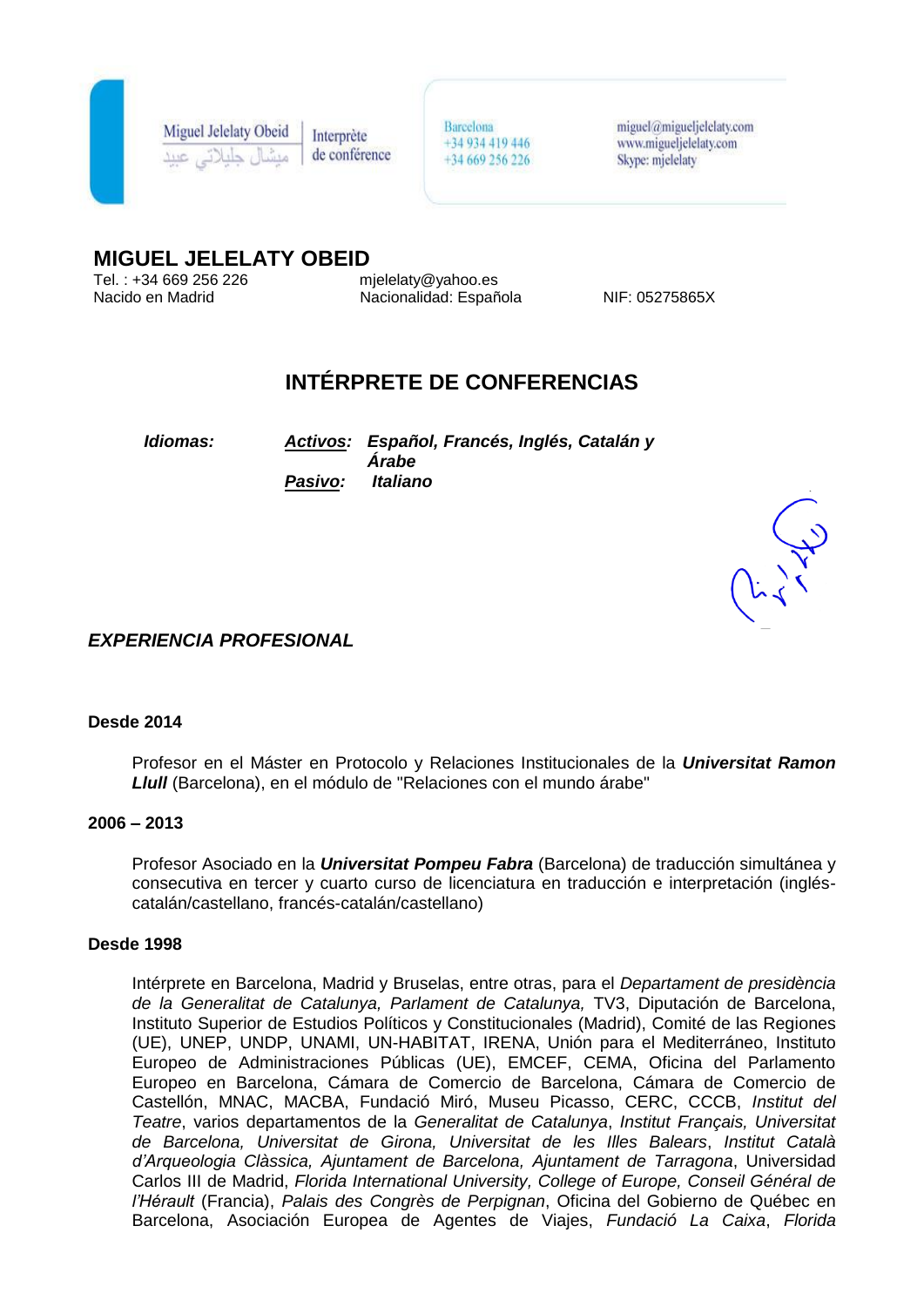*International University, Institut Catalá d'arqueologia clássica*, NDI (*National Democratic Institute*, USA) y varias empresas del sector privado (Schneider Electric, Danone, BNP Paribas, Canon, Siemens, *AXA Assurances*, *Deutsche Bank*, Suez, *Société Générale,*  Yamaha, Harley Davidson, Daewoo, Condé Nast, Mundipharma, Bristol-Myers Squibb, Sanofi-Aventis, Wright Medical, GEC Alshtom, SEAT, ABInbev, Honeywell, ACSS, Jack Daniels, Dockers, Global Water Intelligence, ROCA, La Seda de Barcelona, etc.) Modalidades: simultánea, enlace, chuchotage y consecutiva.

Especialidades: Economía, Cultura, Música, Turismo, Historia, Medioambiente, Arte, Marketing, Ciencias Sociales, Seguros, Jurídica, Ciencias.

Días en cabina de traducción simultánea en diciembre de 2015: 1300 días.

#### **Desde el 1995**

Traducciones escritas para la Diputación de Barcelona, varios Departamentos de la Generalitat de Catalunya, UE, UNEP, MNAC, MACBA, Universal Studios - Port Aventura, BBVA, Pronovias, Uralita, ABS, Hoteles RIU, y varias empresas del sector privado.

#### **1995 – 1998**

Profesor de inglés y francés en cursos de Formación Ocupacional en turismo para la *Generalitat de Catalunya* , en Barcelona, España.

#### **1988 – 2001**

Guía acompañante de turismo para Go Ahead Vacations (USA), UTA Voyages (Francia), Trapsatur (Madrid), Viajes Catai (Madrid) y EF Educational Tours (USA)

#### **1985 – 1987**

Secretario de la Directora del Instituto Cultural Hispánico, Embajada de España en Beirut, Líbano. Profesor de español para principiantes en el mismo centro.

#### *ESTUDIOS*

Cursos intensivos de traducción avanzada al árabe en el *Institut Français du Proche Orient,*  Damasco (Enero y Febrero 2008. Enero 2009)

Estudios de doctorado en "*Comunicació multilingüe: estudis de traducció*" (2002-2004) en la *Universitat Pompeu Fabra*, Barcelona.

Licenciatura en Traducción e Interpretación de la *Universitat Autònoma de Barcelona* (Francés B, Inglés C e Italiano C), itinerario de Interpretación (1995-1999)

Curso de profesor de Español como lengua extranjera en el *International House*, Barcelona (2000)

Un año de Historia, Arte y Cultura de Francia en la Escuela Oficial de Turismo de París, Francia (1990-1991)

BTS (Técnico Superior) en Ciencias Empresariales de la *Université Saint Joseph*, Beirut, Líbano (1980-1983)

## *MÁS INFORMACIONES*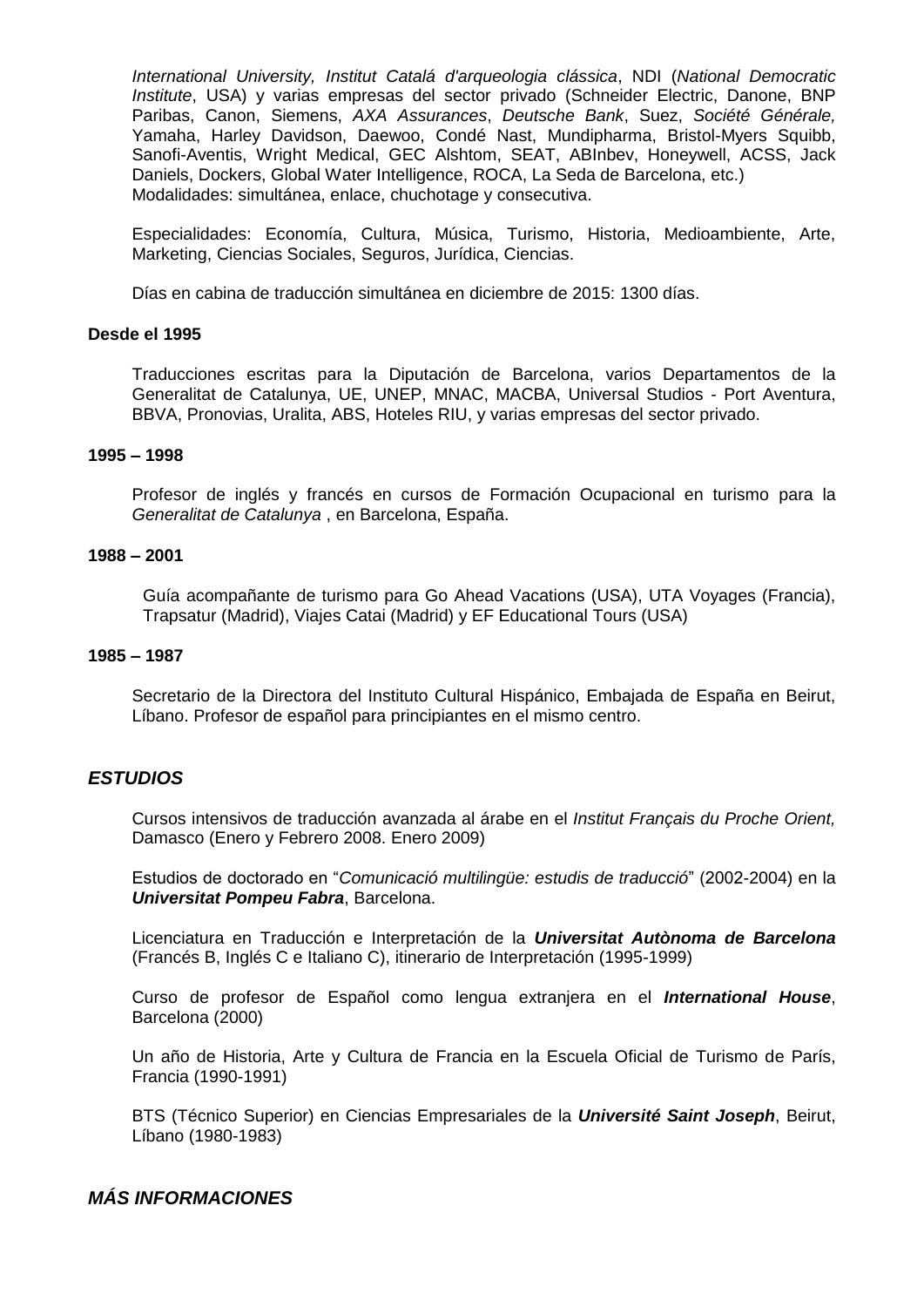Miembro del grupo de análisis del discurso de la **UPF** (1999-2002) Miembro del grupo de desarrollo de material didáctico para la enseñanza de la interpretación en la **UPF** (2006 – hoy) Danza clásica: 5 años de Ballet clásico y dos de Flamenco (Beirut y Madrid) Guitarra clásica: 6 años. Violín: 5 años. Flauta travesera: 2 años. Canto lírico: 3 años. Piano: 2 años.

Estudios generales de música clásica: 8 años (Conservatorios de Beirut, Madrid y París)

### **Anexo: Algunos trabajos realizados en los últimos años.**

| <b>Name</b>                    | Miguel Jelelaty Obeid                                                                                                                                                                                                                                                                                                                                                                                                                                                                                                                                                                                                                                                                                                                                                                                                                                                                                                                                                                                                                                                                                                                                                                                                                                                                                                                                                                                                                                                                                                                                                                                                                                                                                                                                                                                                                                                                                                                                                                                                                                                                                                                                                                             |
|--------------------------------|---------------------------------------------------------------------------------------------------------------------------------------------------------------------------------------------------------------------------------------------------------------------------------------------------------------------------------------------------------------------------------------------------------------------------------------------------------------------------------------------------------------------------------------------------------------------------------------------------------------------------------------------------------------------------------------------------------------------------------------------------------------------------------------------------------------------------------------------------------------------------------------------------------------------------------------------------------------------------------------------------------------------------------------------------------------------------------------------------------------------------------------------------------------------------------------------------------------------------------------------------------------------------------------------------------------------------------------------------------------------------------------------------------------------------------------------------------------------------------------------------------------------------------------------------------------------------------------------------------------------------------------------------------------------------------------------------------------------------------------------------------------------------------------------------------------------------------------------------------------------------------------------------------------------------------------------------------------------------------------------------------------------------------------------------------------------------------------------------------------------------------------------------------------------------------------------------|
| Languages                      | A: French, Spanish and Arabic<br><b>B: English and Catalan</b><br>C: Italian                                                                                                                                                                                                                                                                                                                                                                                                                                                                                                                                                                                                                                                                                                                                                                                                                                                                                                                                                                                                                                                                                                                                                                                                                                                                                                                                                                                                                                                                                                                                                                                                                                                                                                                                                                                                                                                                                                                                                                                                                                                                                                                      |
| <b>Professional experience</b> | Freelance simultaneous interpreter since 1999.                                                                                                                                                                                                                                                                                                                                                                                                                                                                                                                                                                                                                                                                                                                                                                                                                                                                                                                                                                                                                                                                                                                                                                                                                                                                                                                                                                                                                                                                                                                                                                                                                                                                                                                                                                                                                                                                                                                                                                                                                                                                                                                                                    |
|                                | The following information is a sample of the work undertaken by Mr.<br>Jelelaty, which includes high level international conferences, namely:<br>IRENA IV General Assembly. Abu Dhabi, January 2014<br>٠<br>IRENA Council's Meeting, Abu Dhabi, December 2013<br>٠<br>IRENA Seminar on Geothermal Resources. Reykjavik, February 2013<br>٠<br>IRENA III General Assembly. Abu Dhabi. January 2013<br>$\bullet$<br>IRENA Council's Meeting. Abu Dhabi, December 2012<br>$\bullet$<br>OECD Euro-mediterranean meeting on SMEs, December 2013<br>$\bullet$<br>GIZ various Euro-mediterranean meetings and seminars. 2013 & 1014<br>$\bullet$<br>FAO Energy Balance, Energy Efficiency in Agriculture. Casablanca,<br>$\bullet$<br>December 2013<br>Mediterranean Games. Various preparation meetings for the Tarragona<br>٠<br>2017 Games in 2013 & 2014<br>5 + 5 Technical Secretariat meetings in 2013 & 1014<br>٠<br>Engineers Without Frontiers. Water Management Seminar. Barcelona,<br>٠<br>Nov 2013<br>Union for the Mediterranean. Senior Officials Meetings since 2012.<br>٠<br>Union for the Mediterranean. Senior Officials Ad-hoc Meeting on<br>٠<br>Energy. Barcelona, November 2013<br>SUEZ ENVIRONNEMENT. Technical Committee on Water Networks.<br>٠<br>Barcelona, October 2013<br>Global Water Project - Med. Governance for the mediterranean Water<br>$\bullet$<br>Sector. Barcelona, June 2013<br>MEDPOL. Cleaner Production and Energy Management. Barcelona, May<br>$\bullet$<br>2013<br>Ministry of Energy. Water Litter Management. Barcelona, May 2013<br>$\bullet$<br>SCOW PROJECT: Urban Waste Management. Barcelona, March 2013<br>PWMSP (Paving the Way for the Mediterranean Solar Plan). Rome. May<br>$\bullet$<br>2012<br>PWMSP. Barcelona, July 2011<br>٠<br>2 weeks Seminar on Nuclear Security at the Seibersdorf Laboratories,<br>٠<br>Vienna. July 2012<br>Pôle de compétitivité DERBI (International Forum on Renewable<br>$\bullet$<br>Energies. Several editions), Perpignan.<br>Several meetings, since 2002, for MedPol and the Regional Activity<br>٠<br>Centre for Cleaner Production (renewables, energy management,<br>sustainable technologies, etc.) |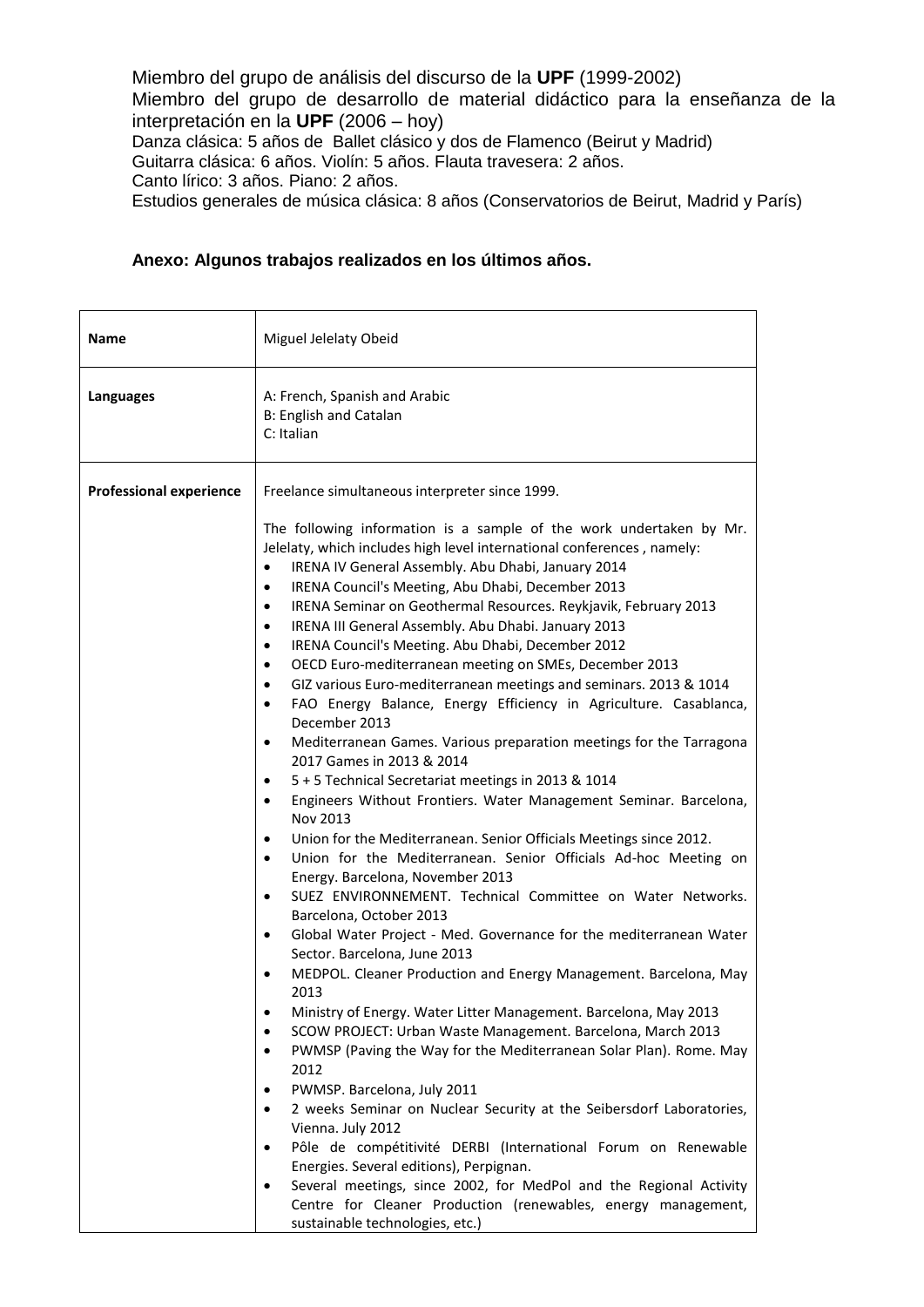| Several technical meetings on energy for Schneider Electric (France and                                                                                        |
|----------------------------------------------------------------------------------------------------------------------------------------------------------------|
| Spain, since 2002)                                                                                                                                             |
| Mois de la Science (Institut Français de Barcelone). Sustainable Cities.<br>$\bullet$                                                                          |
| October 2012                                                                                                                                                   |
| Forest Management and Biomass development (Catalan Government).<br>$\bullet$                                                                                   |
| May 2012                                                                                                                                                       |
| UN World Habitat Forum (sustainable development, smart cities, water<br>$\bullet$                                                                              |
| and energy management). Naples, September 2012                                                                                                                 |
| World Water Forum (Barcelona edition and 2012 UfM preparation<br>$\bullet$<br>meeting for Marseille 2012)                                                      |
| Engineers without borders' several technical meetings on water<br>$\bullet$                                                                                    |
| management.                                                                                                                                                    |
| ICLEI (Local Governments for Sustainability), forum on sustainable<br>$\bullet$                                                                                |
| energies. March 2010, Barcelona.                                                                                                                               |
| Mediterranean Economic Leaders' Summit. BARCELONA CHAMBER OF<br>$\bullet$                                                                                      |
| COMMERCE.                                                                                                                                                      |
| Meeting of tourism ministers of the EuroMed region. SPANISH<br>$\bullet$                                                                                       |
| PRESIDENCY OF THE EU.                                                                                                                                          |
| Inauguration of Figueres - Perpignan High Speed Train. Ministère des<br>$\bullet$                                                                              |
| Transports (France)                                                                                                                                            |
| 2012 (Jan): "Montada" Cooperation Project (training for North African<br>$\bullet$                                                                             |
| Heritage Technicians).                                                                                                                                         |
| 2012 (May): European TEAM Project (Plan routes of social and work-<br>$\bullet$                                                                                |
| related insertion for people at risk of social exclusion).                                                                                                     |
| 2012 (Jun): FinanCoop European Meeting (Cooperatives, Social<br>$\bullet$<br>Economy & Ethical Banking)                                                        |
| 2012 (Sep): UN World Habitat Forum (Various meetings on employment<br>$\bullet$                                                                                |
| and social insertion)                                                                                                                                          |
| 2013 (Feb): Mediterranean Social Dialogue Forum (CC OO Trade Union<br>$\bullet$                                                                                |
| and Euro-Mediterranean partners)                                                                                                                               |
| 2013 Mar): Euro-Mediterranean Young Writers Exchange Project (CCCB<br>$\bullet$                                                                                |
| - Barcelona)                                                                                                                                                   |
| 2013 (Mar): Evaluation of Public Social Policies Seminar for Morocco<br>$\bullet$                                                                              |
| (Parliament of Catalonia)                                                                                                                                      |
| 2013 (Apr): International Romani Day Celebration and Workshops<br>$\bullet$                                                                                    |
| (Parliament of Catalonia).<br>2013 (Apr): Euro-Mediterranean Social and Political Dialogue Seminar<br>$\bullet$                                                |
| (College of Europe / Union for the Mediterranean)                                                                                                              |
| 2013 (May): Cooperation on Social and Cultural Matters with the<br>$\bullet$                                                                                   |
| Maghreb Seminar (Barcelona Provincial Authority).                                                                                                              |
| 2012 (Oct): UN-HABITAT. World Urban Forum.<br>$\bullet$                                                                                                        |
| Meeting of the Ministers of Home Affairs and Justice of France and<br>$\bullet$                                                                                |
| Spain.                                                                                                                                                         |
| Official visit of the President of the Lebanese Republic to Catalonia.<br>$\bullet$                                                                            |
| Official visit of the President of the Palestinian Authority to Catalonia.<br>$\bullet$                                                                        |
| Official visit of the Speaker of the Parliament of New South Wales to<br>$\bullet$                                                                             |
| Catalonia.                                                                                                                                                     |
| Official visit of the Speaker of the Parliament of Quebec to Catalonia.<br>$\bullet$<br>Official visit of the Speaker of the Parliament of the Kingdom of<br>٠ |
| Morocco to Catalonia.                                                                                                                                          |
| Official visit of the Prime Minister of Morocco to Catalonia.<br>$\bullet$                                                                                     |
| Official visist of the President of the "Région Rhône-Alpes" to Catalonia.                                                                                     |
| Several Meetings of the Association of Mediterranean Chambers of<br>٠                                                                                          |
| Commerce.                                                                                                                                                      |
| Investing in Belgium Seminar. CHAMBRE DE COMMERCE BELGO-<br>$\bullet$                                                                                          |
| LUXEMBOURGEOISE.                                                                                                                                               |
| Board<br>Members'<br>Meeting<br>Budget.<br><b>UNION</b><br><b>FOR</b><br><b>THE</b><br>on<br>$\bullet$                                                         |
| MEDITERRANEAN.                                                                                                                                                 |
| High Officials Meetings. UNION FOR THE MEDITERRANEAN.<br>$\bullet$<br>European Forum on Cultural Industries. SPANISH PRESIDENCY OF THE<br>٠                    |
| EU.                                                                                                                                                            |
|                                                                                                                                                                |